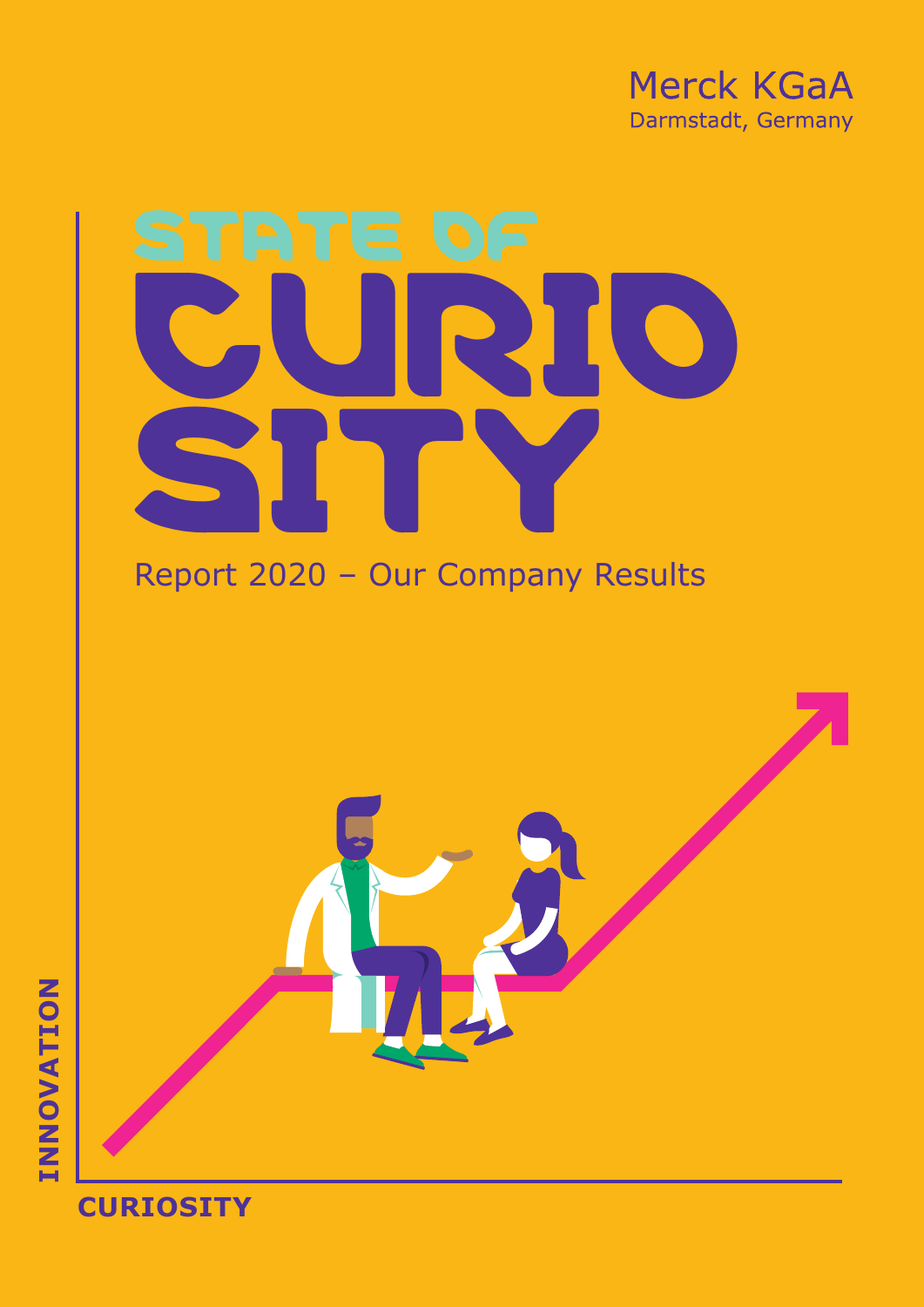# STATE OF **CURIOSITY** RepoRt 2020 **Our Company Results**

- **3 Foreword**
- **4 Chapter 1** Who we are: Our state of curiosity
- **9 Chapter 2** This is what we do: The innovations driven by curiosity in action
- **11 Chapter 3** Maintaining our innovative spirit: Merck KGaA, Darmstadt, Germany's ACTIVATE Curiosity program
- **13 Our path, your path**
- **14 Appendix**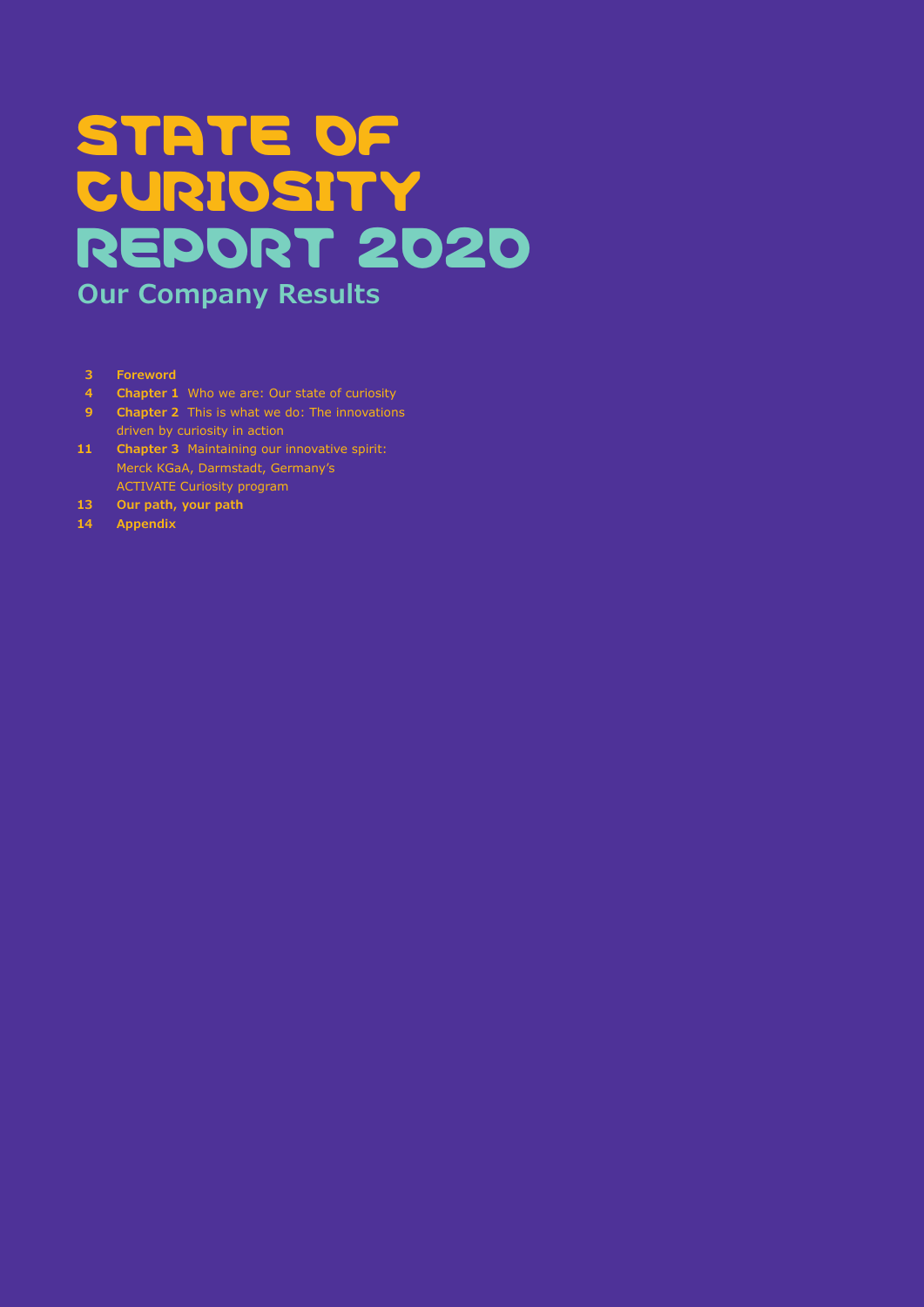## **Foreword**

**At Merck KGaA, Darmstadt, Germany, we believe that curiosity is key to driving scientific exploration – and, ultimately, the innovations that address society's current and future needs. This is why we continually seek answers to an important question: What is key to driving a culture of curiosity?** 

Our world is changing. Every day, we are faced with new challenges and presented with new opportunities. With the ongoing Covid-19 pandemic, our globalized world has been challenged by the most significant public health threat of our time. We have seen how crucial innovation is to tackle this crisis effectively. And how important it is that we collaborate both globally and locally to find and deliver appropriate solutions.

Since our founding, everything we do at our company has been fueled by a belief in science and technology as forces for good. A belief that has driven our success since 1668 and that – sparked by scientific curiosity – will continue to be our greatest source of motivation.

With this in mind, we are committed to ensuring that our people are optimally equipped to innovate. As a result, our quest to understand, measure and assess curiosity across different markets and workplaces (see our previous State of Curiosity Reports – 2016, 2018) has also evolved. In 2020, we conducted a survey among our own employees to better understand our culture of curiosity and its impact on our ability to

drive innovation. The more we know, the more we can fuel our innovative strength in a sustainable way. And as we scout for and seize new growth opportunities, we will continue to develop and share strategies such as the ones highlighted in this report, to help our people (re)discover and leverage their curiosity.

Our 2020 State of Curiosity Report highlights our unique, collective curiosity, our continued efforts to enhance this essential asset, and the innovations – the "fruits" of our curiosity – developed by our curious people. Through our efforts and learnings, we hope to set an example for the many innovative organizations around the world seeking to address global challenges. I am very proud of the work we do every day. Breakthrough innovations begin with curiosity, and at our company, we are curious minds dedicated to human progress.

**Stefan Oschmann**, Chairman of the Executive Board and CEO of Merck KGaA, Darmstadt, Germany

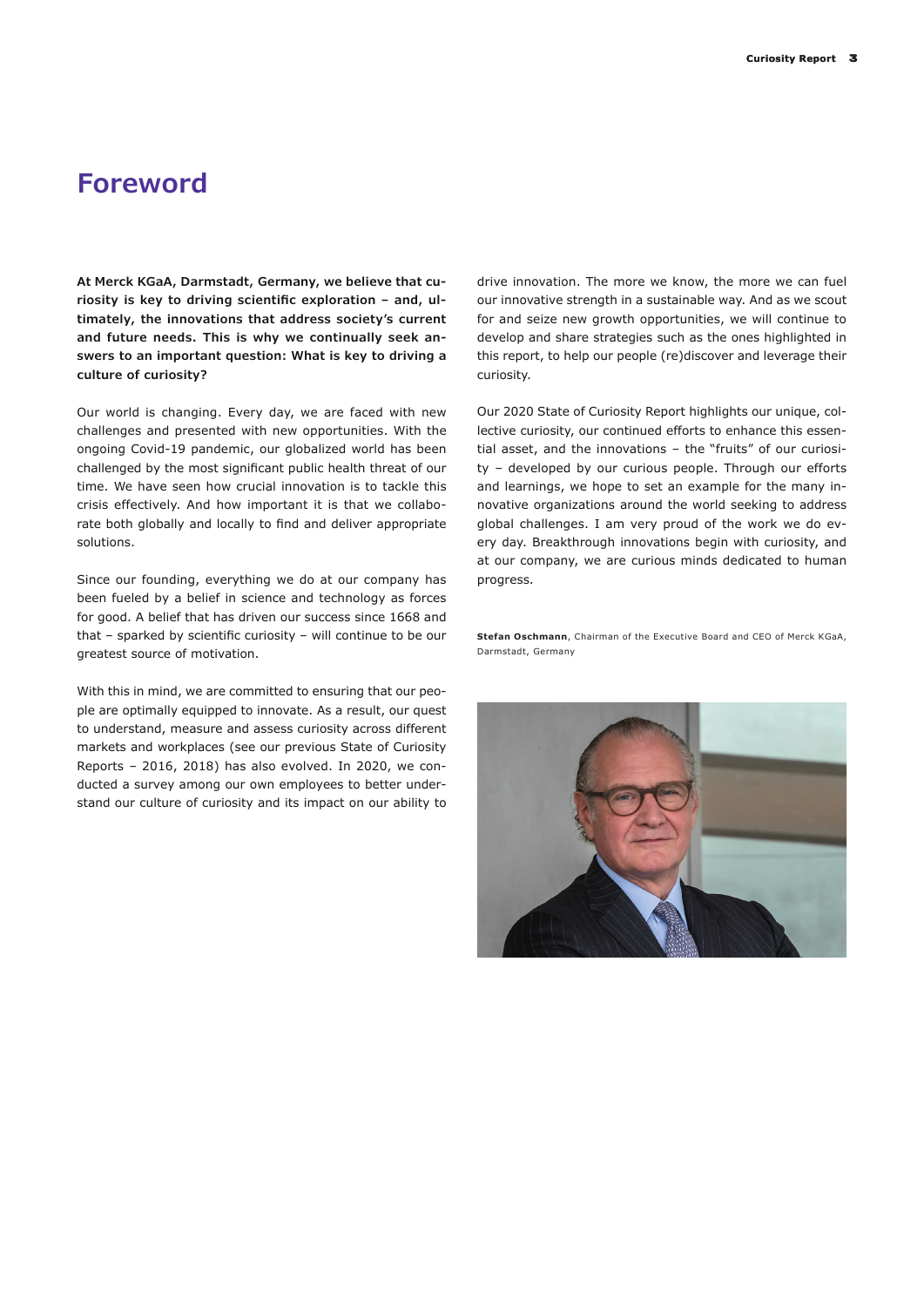## **Chapter 1 Who we are: Our state of curiosity**

**Innovation starts with an idea. Ideas start with curiosity.** As a vibrant science and technology company, curiosity is the cornerstone of many of our notable achievements. To explore our workforce's curiosity and how we can continue to fuel our innovation, in August 2020, we launched the State of Curiosity Survey across our company. More than 9,000 of our employees across 23 markets responded to answer questions about the role of curiosity in our workplace and the enhancers and barriers to curiosity, and to help us understand how we compare to the outside.<sup>1</sup> Our results reflect our unique culture and ambition to become a more curious company. This is what we learned...

**"In the beginning, the most intriguing aspect about measuring workplace curiosity was that this was at all possible. But once you start on such a journey you notice how much more can be found out or even explained. For example, how individual curiosity predicts innovative work behavior, or whether the needle can be moved on individual levels of curiosity. The Merck KGaA, Darmstadt, Germany Curiosity Council has allowed us and continues to allow us to do that. And the latest findings are equally revealing: Curiosity-driven companies attract curious minds. And it might be the difference that makes the difference when building a futureproof organization."**

**[Dr. Carl Naughton](https://www.linkedin.com/in/dr-carl-naughton-8b8656143/)**, Ph.D., Linguistics and Educational Sciences, Executive Lecturer at European Business School Wiesbaden, co-founder of Braincheck GmbH and Merck KGaA, Darmstadt, Germany Curiosity Council Member

#### **Merck KGaA, Darmstadt, Germany's overall scores**

In total, the survey was completed by over 9,000 of our employees across three business sectors and 23 markets. The overall Merck KGaA, Darmstadt, Germany employee Curiosity Index score for the survey respondents is **79.9 – nearly 14% higher than the score of non-company employees, who scored 70.3.** (Figure 1)

The overall employee Curiosity Index scores by dimension are:

- Deprivation Sensitivity: **79.4**
- Joyous Exploration: **78.3**
- Distress Tolerance **74.5**
- Openness to People's Ideas: **87.6**

Similarly, compared to the scores of non-company employees, the average Merck KGaA, Darmstadt, Germany employee's Openness to People's Ideas is higher than all other dimensions, at 87.6, and the average employee's Distress Tolerance is lower than all other dimensions, at 74.5.





Overall, the average company employees' Curiosity Index scores and individual dimension scores are higher than those of non-comany employees. The most important difference is seen in the Openness to People's Ideas score: 87.6 for our employees vs 74.2 for non-company employees.

**"As innovation is much more based on the interplay of industries, sectors and departments, the high score on "Openness to People's Ideas" creates confidence. The myth of the genius might be enduring, but it remains a myth. True innovation needs more than just one mind. It requires openness and the sincere interest to listen."**

**[Andreas Steinle,](https://www.linkedin.com/in/andreas-steinle-524640137/)** Managing Director of Zukunftsinstitut Workshop and Merck KGaA, Darmstadt, Germany Curiosity Council Member



More specifically, when taking a closer look at the 2018 survey markets, namely the United States, China and Germany, we see that the company employees in these countries scored significantly higher than the non-company employees. (Figure 2)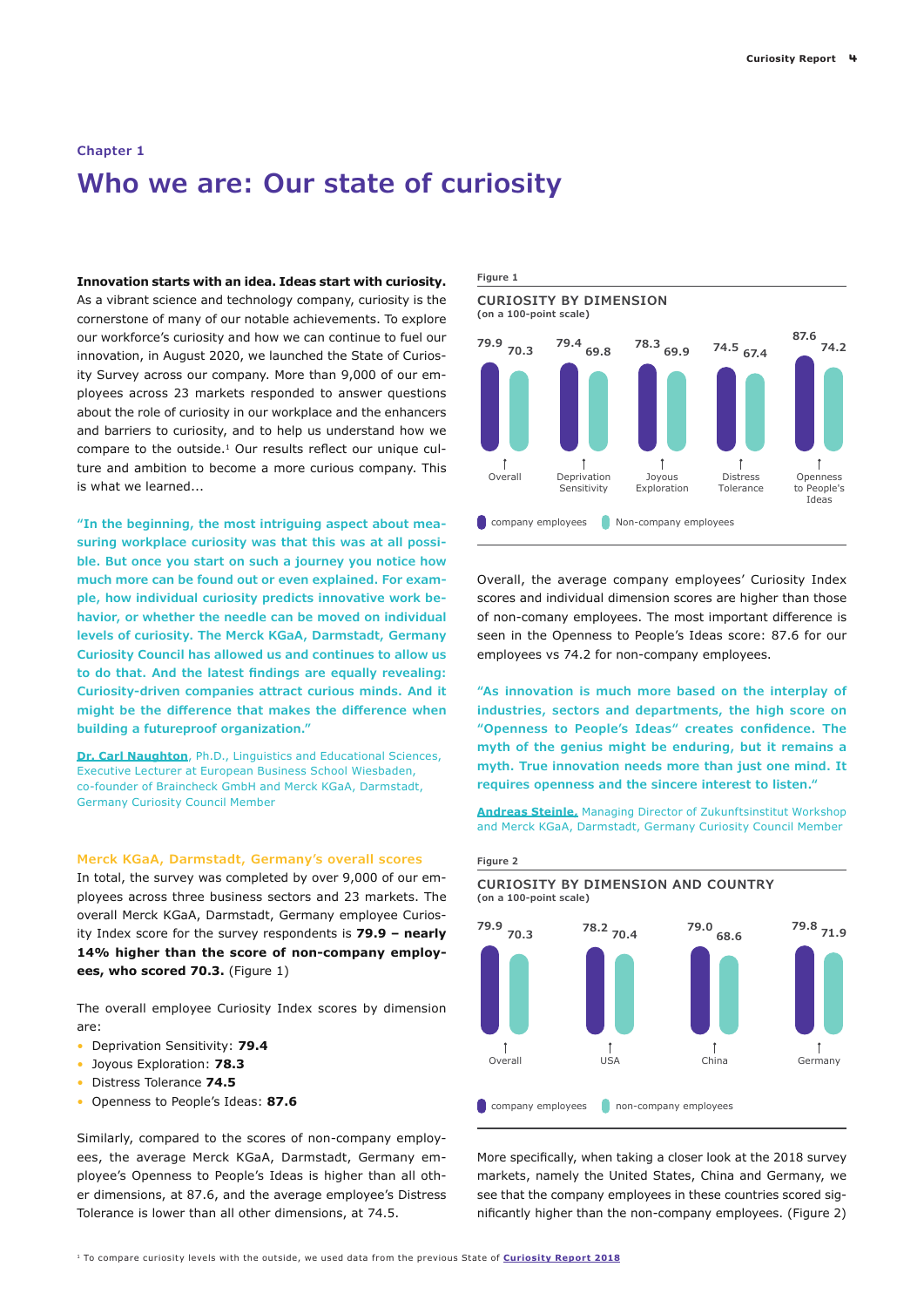#### **Curiosity Dimensions**

Our research shows that highly curious individuals, i.e. high performers with the greatest potential to innovate in organizations, possess four distinct characteristics, or curiosity dimensions, which together form the basis of our new Multi-Dimensional Work-Related Curiosity Scale:

## JOYOUS EXPLORATION

Gaining great pleasure from recognizing and seeking out new knowledge and information at work, and the subsequent joy of learning and growing.

### DEPRIVATION SENSITIVIT

Recognizing a gap in knowledge and pondering abstract or complex ideas to try to solve the problem and reduce the gap (offers a sense of relief when solved).

## OPENNESS TO PEOPLE'S IDEAS

Valuing diverse perspectives and ideas from others, and intentionally seeking out different approaches at work.

DISTRESS TOLERANCE

> Willingness to embrace the anxiety and discomfort that come from exploring the new, unfamiliar and uncertain.

#### **Curiosity and global challenges**

In addition to being more curious than non-company employees, employees at Merck KGaA, Darmstadt, Germany also recognize that curiosity plays a major role in tackling global challenges, including addressing the rising burden of non-communicable diseases such as cancers, confronting pressing matters such as climate change, reducing the rate of infertility, increasing access to clean water, and finding sustainable solutions for world hunger. Merck KGaA, Darmstadt, Germany employees appreciate the value of curiosity in addressing global issues more than non-company employees. For instance, 87% of company employees believe that curiosity plays a critical or large role in addressing the rising burden of cancer, compared to only 57% of non-company employees. (Figure 3)

#### **Figure 3**

**"CURIOSITY PLAYS A LARGE ROLE IN ADDRESSING THESE GLOBAL CHALLENGES" (in percentages)**



More specifically, when we take a closer look at the markets we focused on in the 2018 external survey, namely the United States, China and Germany, and make a direct comparison with the Merck KGaA, Darmstadt, Germany employees in these markets, we see that the proportion of company employees who believe that curiosity plays a large role in tackling global challenges is significantly higher than the proportion of non-company employees. (Figure 4)

**"CURIOSITY PLAYS A LARGE ROLE IN ADDRESSING THESE GLOBAL CHALLENGES" BY COUNTRY (in percentages)**



**"At Merck KGaA, Darmstadt, Germany, people across countries and business sectors believe that curiosity is key to cracking the biggest global challenges. In this regard, company employees are far ahead of the rest of the world and poised to continue leading innovation across industries. Merck KGaA, Darmstadt, Germany stands as a proud example for how fostering curiosity as an organizational culture will inspire leadership and advancement."** 

**[Sophie von Stumm](https://www.york.ac.uk/education/our-staff/academic/sophie-vonstumm/)**, Ph.D., Director Hungry Mind Lab, Department of Education, University of York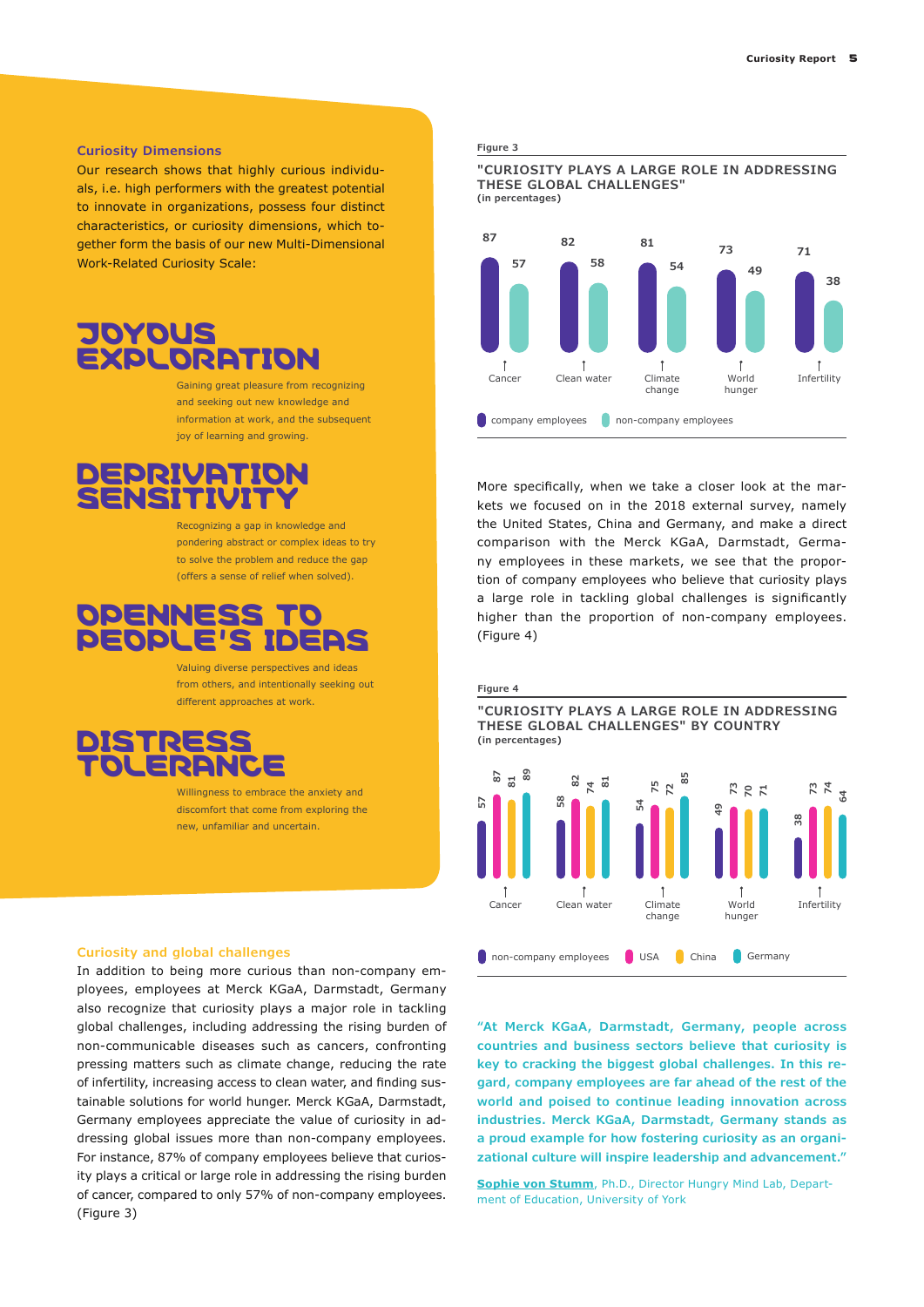#### **Why is it that Merck KGaA, Darmstadt, Germany employees are more curious than others?**

To understand why, we asked employees what they perceived as curiosity enhancers in their workplace. The three most important enhancers perceived by our company employees are that the workplace:

**1.** offers me personal ownership of my projects

**Figure 5**

- **2.** allows me to choose my own means to accomplish assigned tasks
- **3.** provides me with the time to explore new ideas.

#### **Who are the highly curious?**

Does age, geographic location, or the number of years spent at Merck KGaA, Darmstadt, Germany affect the level of curiosity? Now that we know that our employees have higher Curiosity Index scores than non-company employees and value the importance of curiosity in tackling global challenges, what can we learn about this innovative way of thinking across the company and beyond?

To compare different populations at Merck KGaA, Darmstadt, Germany, we focused the comparisons on highly curious employees – those who scored over 80 out of 100 on Curiosity Index-related questions in the survey.



These three enhancers all revolve around the concepts of autonomy and ownership. At our company, employees feel that they have the space to feel autonomous and are given ownership over their work. Moving forward, it will be important for us and other companies to continue to stimulate such an environment to support employees in their work and on their journey to curiosity and innovation. (Figure 5)

'A little or very slightly" / "Not at all" "Extremely" / Call "Moderately"<br>"Quite a bit" Deprivation Sensitivity Joyous Exploration Distress Tolerance Openness to People's Ideas **75 20 5 72 21 7 65 25 10 91 8 Figure 6 HIGHLY CURIOUS MERCK KGAA, DARMSTADT, GERMANY EMPLOYEES BY DIMENSION 61 (in percentages)**

> For instance, in the dimension of Deprivation Sensitivity, 75% of our employees are highly curious – they have a high ability to recognize a gap in knowledge and to ponder abstract or complex ideas to try to solve the problem and reduce the gap, feeling a sense of relief when the problem is solved. On the other hand, only 65% of our employees have a high willingness to embrace the anxiety and discomfort that comes from exploring the new, unfamiliar and uncertain. (Figure 6)

#### **Geographical "indifferences"**

The results from the 2018 State of Curiosity survey showed that geographic location influenced curiosity levels of employees. On the other hand, our internal survey responses analysis showed that Merck KGaA, Darmstadt, Germany employees located across different regions and countries did not have **statistically** different Curiosity Index scores, meaning that for our employees, the country they live in does not affect their curiosity levels. This may be attributed to our company's strong and well-embedded workplace culture, which diminishes cultural differences in the areas of curiosity and ways of working.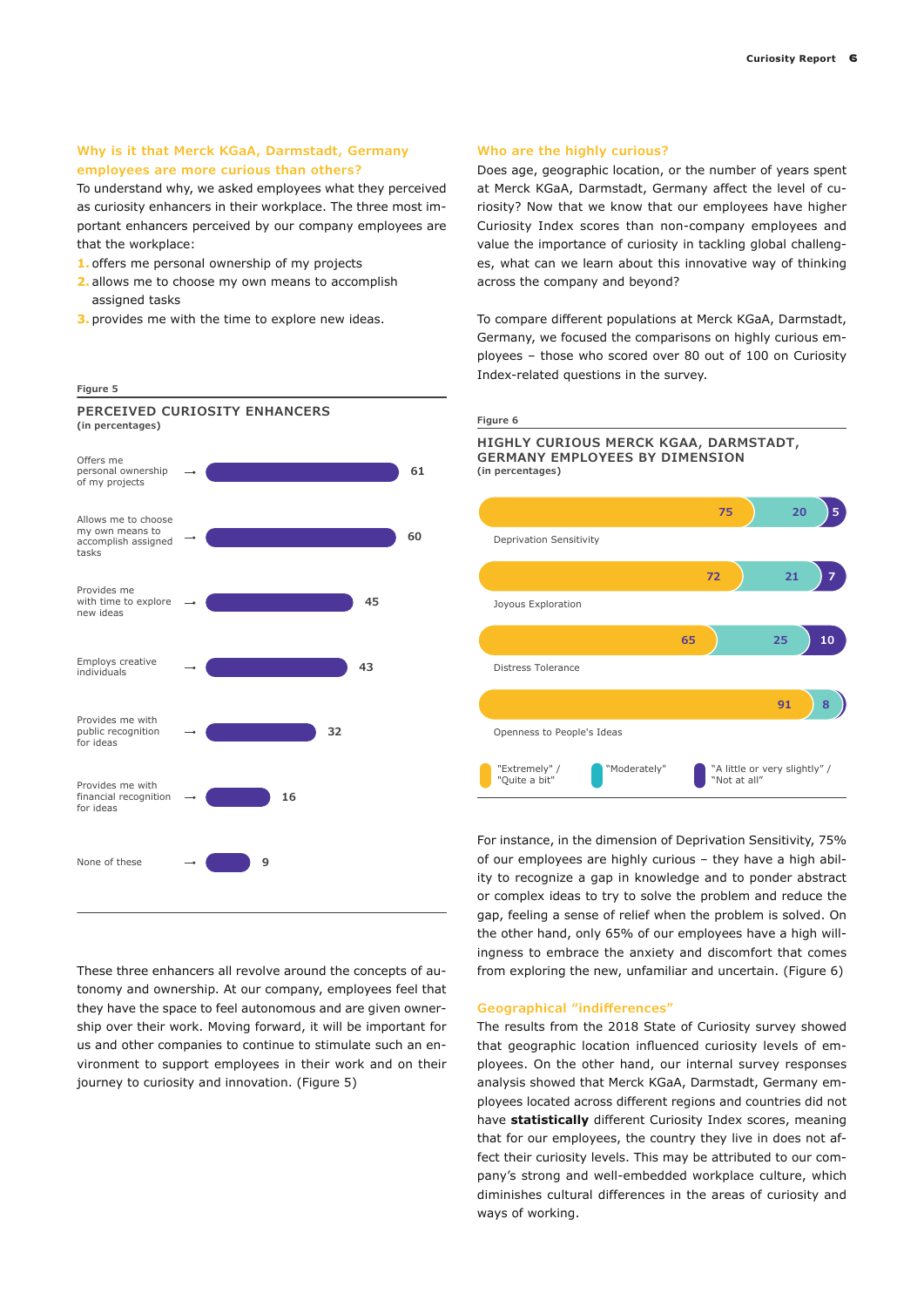#### **Generational differences**

When we look at the highly curious employees, we see that there are fewer highly curious employees under 25 years of age than in other age groups at Merck KGaA, Darmstadt, Germany. This is in line with the findings in non-company employees, where all other generations had a higher overall employee Curiosity Index score than those belonging to Generation Z. This cohort also had low scores for the Deprivation Sensitivity and Distress Tolerance curiosity dimensions when compared with all other generations, highlighting room for improvement. (Figure 7)

**"In terms of chronological age, employees under the age of 25 appear to possess the weakest ability to tolerate the anxiety and uncertainty of working with new information and in volatile situations. That is, workers older than 25, especially those in their 30s and 40s, score higher on the Distress Tolerance dimension of curiosity. Those workers who can better manage the stress of working in uncertain times are the linchpins of the modern world. Because if there is one thing that distinguishes 2020 from the past 30 years, it is uncertainty and complexity."** 

**[Todd Kashdan](https://www.linkedin.com/in/toddkashdan/)**, Ph.D., Professor and Senior Scientist at George Mason University, Author of *Curious?* and T*he Upside of Your Dark Side* and Merck KGaA, Darmstadt, Germany Curiosity Council Member

This might be due to the "elevated stress" felt among younger employees during a period of adaption to the working/ corporate environment. Going forward, employee programs, such as the ACTIVATE Curiosity program (see section 3 below, "Maintaining our innovative spirit"), or mentorship programs could be implemented to provide young employees with the tools they need to be proactive in enhancing their curiosity. This is particularly important as young employees have the ability to bring about fresh ways of thinking or working – disrupting the status quo and sparking innovation.

**"It seems that we have to rethink the dogma that the young generations give birth to new ideas and innovations. We see the most curious employees in the age group between 35 and 55. This should not be an argument for preferring certain age groups, but rather for building up diverse teams and fostering curiosity over the course of an employee's entire career."** 

**[Andreas Steinle](https://www.linkedin.com/in/andreas-steinle-524640137/)**, Managing Director of Zukunftsinstitut Workshop and Merck KGaA, Darmstadt, Germany Curiosity Council Member

#### **Figure 7**

Overall Dimensions Deprivation Sensitivity Joyous Exploration Distress Tolerance Openness to other People's Ideas Overall employees Less than 25 years 25 to less than 35 years 35 to less than 45 years 45 to less than 55 years 55 years or over **77.3 76 73 68 92 76.5 76 72** <u>ي</u> **92 75 76 69 65 90 75.3 74 73 65 89 71.5 68 69 57 92 76 75 72 66 91**

**HIGHLY CURIOUS MERCK KGAA, DARMSTADT, GERMANY EMPLOYEES BY DIMENSION AND AGE GROUPS (in percentages)**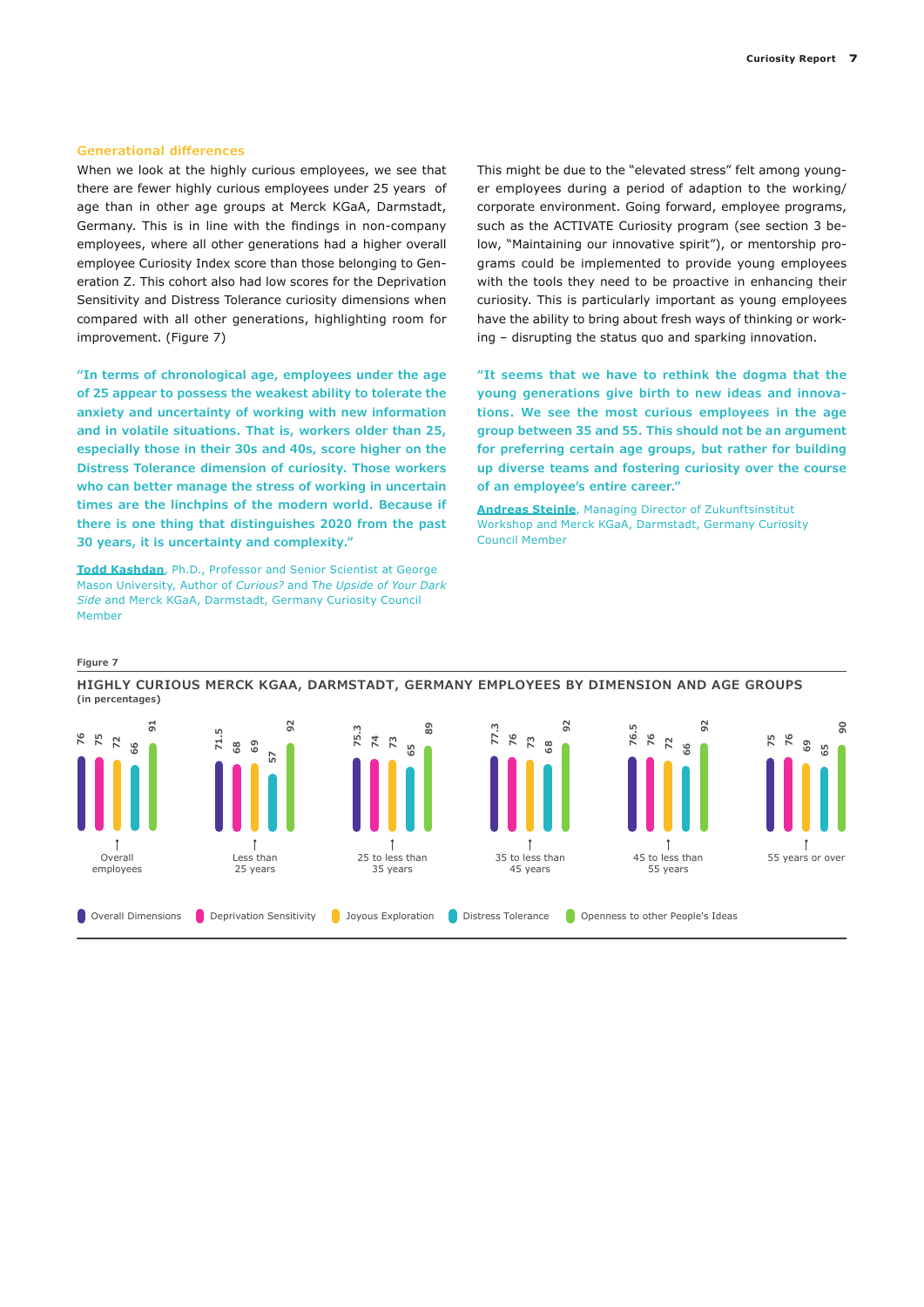#### **Tenure differences**

We were also interested in assessing whether the number of years spent at the company influences curiosity. Therefore, we segmented the employees based on the number of years they had been at Merck KGaA, Darmstadt, Germany. It is important to note the difference between tenure and age – someone who has recently joined the company could be young (part of the under-25 age group) or over 60. Age is not the variable here – tenure is. We found that there was a higher percentage of highly curious employees in the cohort of people that had recently joined the company (less than one year) compared to those that have been with the company for longer – particularly those that have been with the company for over 20 years. This might be attributed to the openness to explore a new environment, experiment and demonstrate one's abilities when one first joins an organization. On the other hand, being in a similar environment over a long period of time can diminish the willingness to explore, as these individuals have already "proved" their abilities. There is an opportunity to leverage the ACTIVATE Curiosity program (see section 3 below, "Maintaining our innovative spirit") to increase the levels of curiosity of more tenured company employees. (Figure 8)

**"In an in-depth investigation of Merck KGaA, Darmstadt, Germany employees, what we found is that those who are newer to the organization are the most curious. At the other end of the spectrum, employees who have been working at the company for 26 years or longer show low levels of Joyous Exploration and Distress Tolerance. This speaks to the importance of going beyond onboarding programs for new employees, to helping mid-career employees retool. After all, people change, especially their value priorities. To take advantage of the knowledge of long-standing employees at Merck KGaA, Darmstadt, Germany and other organizations, consider repurposing programs to reduce burnout, increase resilience, and ensure that strength and wisdom are consistently leveraged, regardless of age or tenure."** 

**[Todd Kashdan](https://www.linkedin.com/in/toddkashdan/)**, Ph.D., Professor and Senior Scientist at George Mason University, Author of *Curious?* and T*he Upside of Your Dark Side* and Merck KGaA, Darmstadt, Germany Curiosity Council Member

**"The survey highlights that Merck KGaA, Darmstadt, Germany attracts the most curious talents for its workforce, across countries and business sectors. That's a remarkable achievement for any business but especially important for a global player like this company."** 

**[Sophie von Stumm](https://www.york.ac.uk/education/our-staff/academic/sophie-vonstumm/)**, Ph.D., Director Hungry Mind Lab, Department of Education, University of York

#### **Figure 8**

**HIGHLY CURIOUS EMPLOYEES BY DIMENSION AND YEARS SPENT AT MERCK KGAA, DARMSTADT, GERMANY (in percentages)**



#### **Innovation Connection**

Similarly to non-company employees, we found that the highly curious employees felt that they were more connected to an innovation movement at the company. This clear correlation between curiosity and innovation validates our hypothesis that curiosity is at the origin of innovation and that we need to create an environment where employees can explore new ideas and concepts, without restrictions.

#### **Digitalization of the future**

In this survey, we also found that the highly curious employees achieved higher scores on digitalization questions. This highlights the direct link between curiosity and digitalization. Stimulating employees' curiosity will inevitably help companies and organizations maximize digitalization and leverage this power to fast-track innovation.

**"While technology is accelerating the path to innovation exponentially, we can't forget that the driving force behind any innovation is curiosity, a uniquely human trait machines will never replicate."** 

**James Kugler**, Chief Digital Office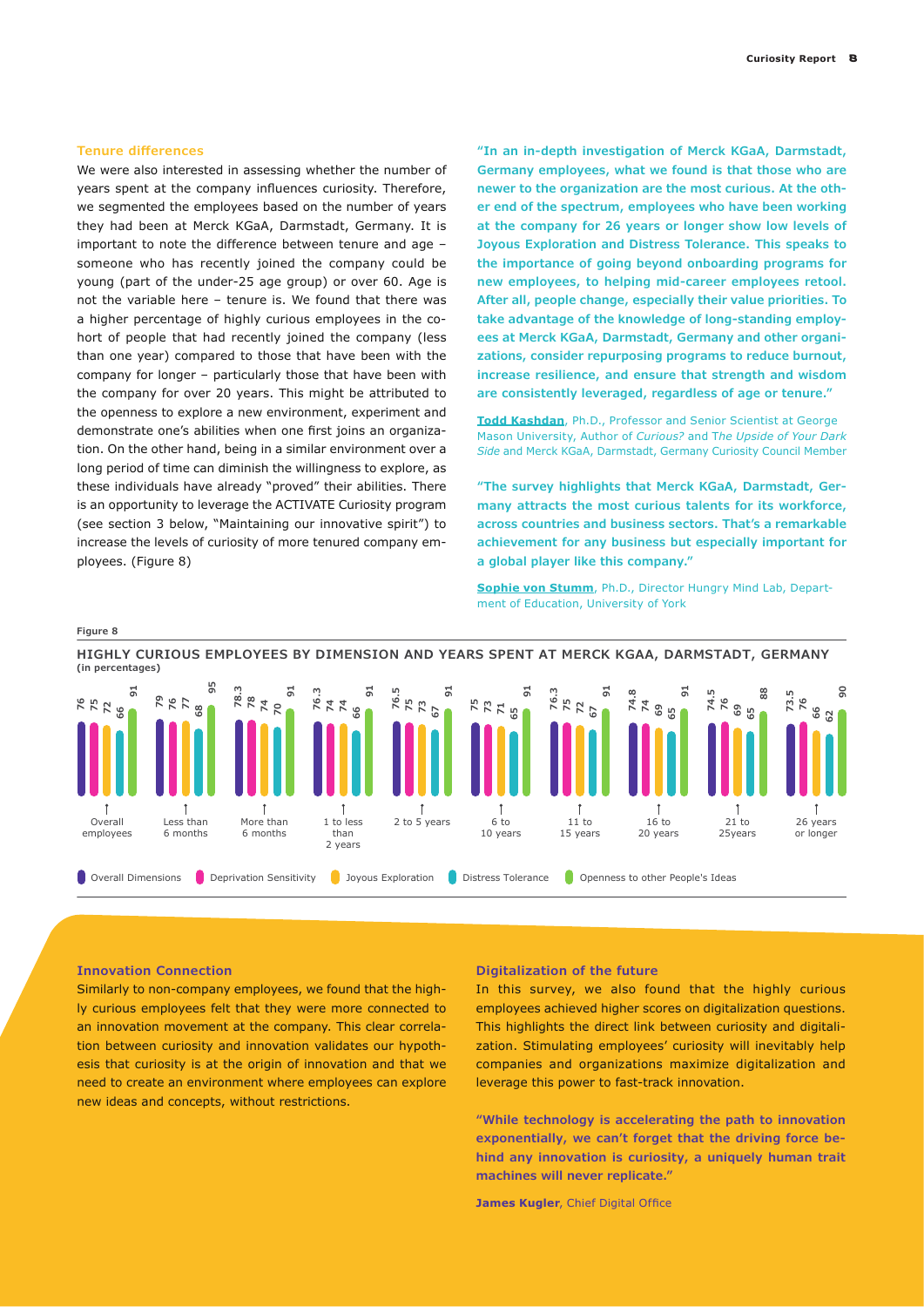#### **Chapter 2**

## **This is what we do: The innovations driven by curiosity in action**

**Curiosity drives innovation – and at our company we are always innovating. Here are just a few of the many innovation stories we are proud of.**

#### **Spotlight on Healthcare: AI in drug discovery**

From Siri to facial recognition, AI and machine learning are becoming familiar features of everyday life. But they could also save lives, by helping to find new and better treatments for diseases, faster.

Developing a new drug is a long and expensive process – costing an estimated \$2.6 billion. Additionally, even once a new drug candidate shows potential in laboratory testing, it may still fail when it is moved into clinical trials – less than 10% of them make it to market following Phase I trials. In drug discovery, the sheer size of the libraries used to screen for new drug candidates means it is practically impossible for individual researchers to review everything themselves, and this is where AI and machine learning can help. These sophisticated techniques allow researchers to extract hidden insights from huge datasets in order to predict the properties of a potential compound, generate ideas for entirely novel compounds, and alleviate the need for repetitive tasks. This can help save time and money, therefore accelerating the discovery of effective new drugs for patients. Read more **[here](https://www.emdgroup.com/en/research/science-space/envisioning-tomorrow/precision-medicine/generativeai.html)**.

**"Healthcare innovation is evolving at an incredible speed. AI and big data are helping organizations to better understand and predict patient outcomes, while telehealth is providing more opportunity for patients to access care in a virtual environment. In order to meet or exceed the pace of the incredibly dynamic world around us, we embrace curiosity as the catalyst for developing new life-saving medicines and digital solutions and technologies for patients in need."** 

**Belén Garijo**, Vice Chair of the Executive Board and Deputy CEO of Merck KGaA, Darmstadt, Germany | CEO Healthcare

#### **Spotlight on Life Science: A new generation of antibodies enables researchers to go farther than ever before**

Antibodies are indispensable tools for applications in medicine and research. ZooMAb® monoclonal antibodies offer an endless and consistent supply while reducing the use of animals in research.

Antibodies are protein molecules of 10 nanometers in size, which are produced exclusively by specialized white blood cells, called B cells, to protect us from infection. Outside of our bodies, antibodies are widely used in medical tests or treatments, as well as in biomedical research and discovery. Although there are two types of antibodies used in research, monoclonal antibodies are the preferred choice for applications such as therapeutic drug development that require large amounts of identical antibodies. Our ZooMAb® recombinant antibodies offer a new generation of monoclonal antibodies that are specifically engineered using our proprietary technology. Recombinant technology – or genetic engineering – helps to produce large quantities of a specific monoclonal antibody in cells, which can be harvested and purified for use by researchers around the world. This means that once the gene sequence for the antibody is obtained, it can be produced without the need to harm or sacrifice any animals – offering a limitless supply of a monoclonal antibody. Read more **[here](https://www.emdgroup.com/en/research/science-space/envisioning-tomorrow/sdg/zoomab-antibodies.html)**.

**"Before researchers can make scientific breakthroughs, they need state-of-the-art tools, services and expertise to develop, manufacture and test life-saving therapies. Every day, our global team of 22,000 employees channel their inner curiosity to grow and innovate our portfolio of more than 300,000 products to empower the global scientific community to solve the toughest problems in life science."** 

**[Chris Ross](https://www.linkedin.com/in/chris-ross-050298b/)**, Interim Sector Head of Life Science and Executive Vice President Head of Integrated Supply Chain Operations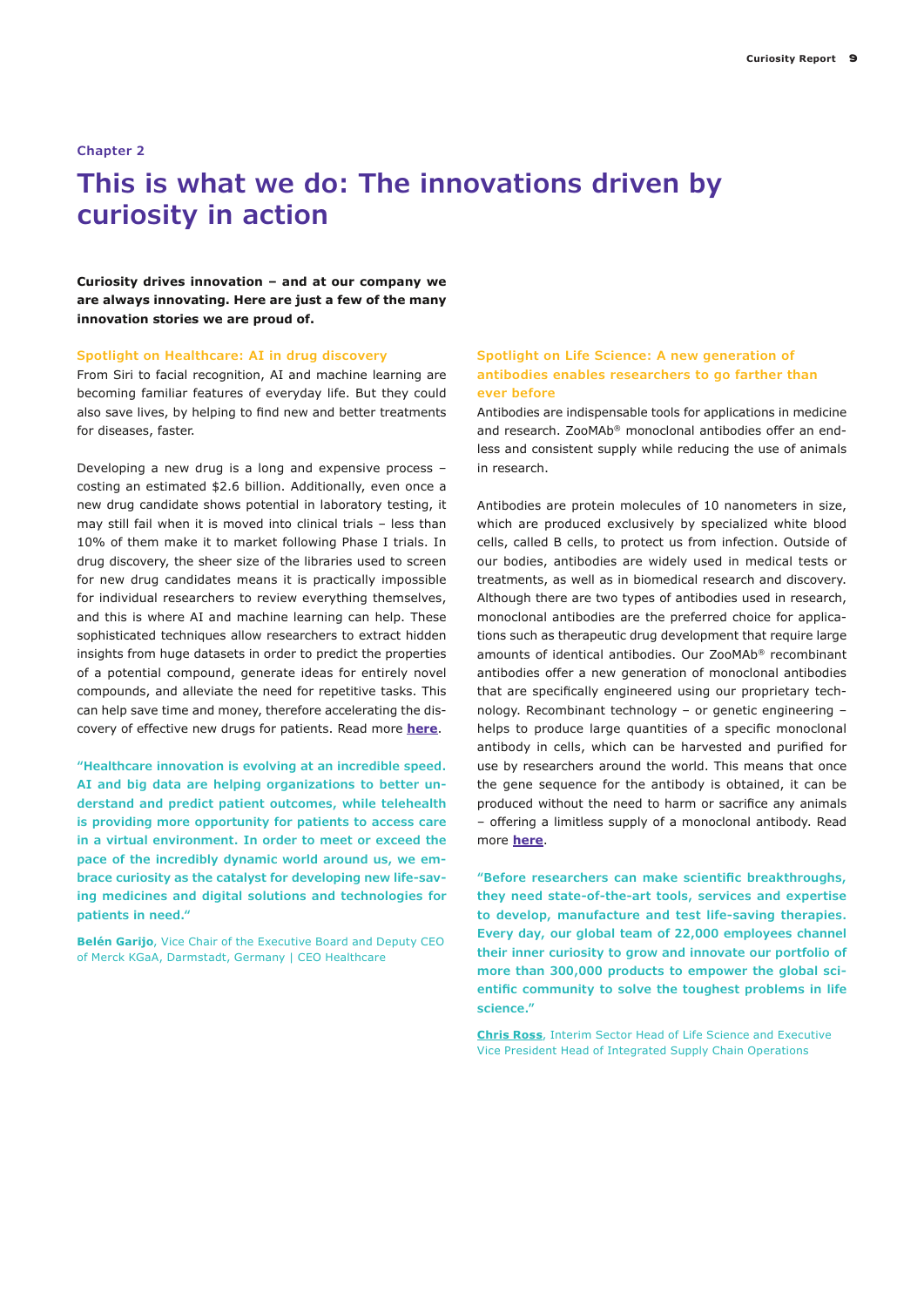#### **Spotlight on Performance Materials: Directed self-assembly, Creating the microchips of the future**

A new way of building microchips is here. It uses molecules that self-assemble to create the nanoscale components of a computer chip – ushering in a new era of molecular manufacturing.

The evolution of computers and mobile phones has partly been enabled by the miniaturization of the components on a microchip, such as transistors – semiconductor devices that act as tiny switches in computer circuits – which can be as small as 10 nanometers. But today, the rate of miniaturization of transistors is slowing down, as manufacturers run out of traditional options to create ever-smaller circuitry. This means that we are at a point where the development of our technology could be limited by our hardware and manufacturing costs. Directed self-assembly (DSA) offers a revolutionary new and more cost-effective way of manufacturing the components that make up computer chips. We are using molecular engineering to self-assemble nanoscale structures that can be adjusted to the exact pattern, size and periodicity of our design. We estimate that DSA can reduce the number of process steps involved in manufacturing by more than 40%. Read more **[here](https://www.emdgroup.com/en/research/science-space/envisioning-tomorrow/smarter-connected-world/dsa.html)**.

**"In Performance Materials, we will not rest in our quest to advance digital living. What drives us? Being relentlessly curious. It helped us to become the company behind the companies. And with curiosity, we can continue to offer market-leading solutions and materials around the world that make break-through innovations possible. One example is directed self-assembly, a new way of building microchips. It uses molecules that self-assemble to create the nanoscale components of a computer chip – ushering in a new era of molecular manufacturing. With such contributions, we enable one of the megatrends of our times, digitalization."** 

**Kai Beckmann**, Member of the Executive Board | CEO Performance Materials

#### **Spotlight on the Innovation Center: Cultured meat – the food of the future?**

Cultured meat is set to revolutionize the food industry. Can it provide a viable alternative to conventional meat that is healthier, more ethical and better for our planet?

People around the globe are eating more meat than ever, and estimates suggest that by 2050, the demand for meat and milk will grow by a staggering 70%. But the way that we have traditionally produced meat by farming animals is environmentally unsustainable, as it is putting pressure on our resources such as land and water and contributing to the loss of biodiversity and to the greenhouse gas emissions driving climate change. Cultured meat – grown in the lab, rather than on farms – could offer a sustainable alternative, potentially reducing agricultural greenhouse gas emissions by 78-96%, while also using 99% less land and 82-96% less water. Using technologies familiar to cell biologists, the approach involves growing meat from real animal cells in a process known as cell-based agriculture. Our **[Innovation Center](https://www.emdgroup.com/en/research/innovation-center.html)** is collaborating with a broad range of partners across different sectors – including academia, start-ups, non-profits and large corporations – as part of our commitment to accelerating the cultured meat industry. Read more **[here](https://www.emdgroup.com/en/research/science-space/envisioning-tomorrow/scarcity-of-resources/cleanmeat.html)**.

**"As a science and technology company, our commitment to innovation is unwavering. We believe that curiosity plays a fundamental part in the unique process of innovation – it is what pushes us to explore new ideas and concepts relentlessly until we find answers and solutions. Driven by curiosity, our scientists, engineers and technicians keep pushing to discover and develop the products of tomorrow that have world-changing potential, such as ZooMAb®, DSA, AI in drug discovery or cultured meat."**

**Isabel De Paoli**, Chief Strategy Officer

**"Curiosity is the foundation of successful research and development. It is what enables our scientists to explore, ask questions, and test hypotheses relentlessly until we find solutions or learn from an unforeseen result. Every day, we work to challenge the status quo and embrace the unknown. The environment and tools we cultivate at our company allow us to push boundaries in critical areas of patient need, including new medicines for cancer care and treatment."** 

**Joern-Peter Halle**, Head of Research in Healthcare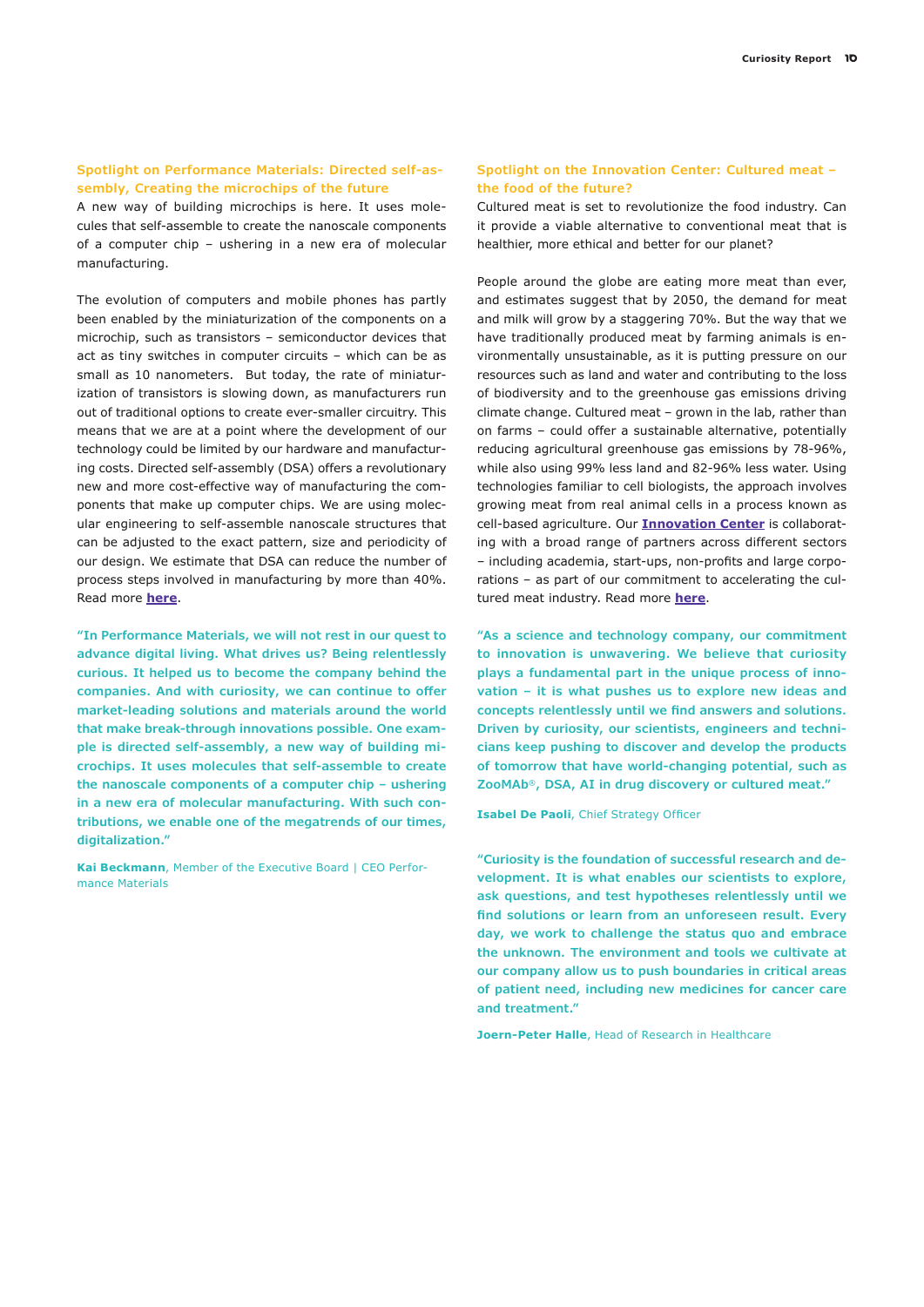#### **Chapter 3**

## **Maintaining our innovative spirit: Our company's ACTIVATE Curiosity program**

Companies today face uncertainty, fierce competition and rapid change. Innovation is more important than ever to stand out, drive progress and ensure long-term business success. At our company, we believe that cultivating organizational curiosity leads to open and innovation-friendly environments in which passionate teams can thrive and contribute to drive business success. To accelerate this, we developed, in collaboration with our company's Curiosity Council members (CCMs) Dr. Carl Naughton and Andreas Steinle, the **ACTIVATE Curiosity program**. It aims to help teams solve business innovation challenges by training participants through specific team exercises with the objective of increasing curiosity and its four dimensions: Joyous Exploration, Deprivation Sensitivity, Openness to People's Ideas and Distress Tolerance.

In 2019-2020, we piloted the six-month ACTIVATE Curiosity program with 10 teams representing diversity across the company's business sectors and key markets. Team members completed a State of Curiosity survey (similar to the 2018 and 2020 surveys) in order to understand their curiosity "profiles" and the curiosity dimensions they could improve. With this in mind, each team defined an "innovation goal" and received targeted recommendations from CCMs. CCMs also provided technical guidance on interventions each team could implement to increase their curiosity. Throughout the

program, the team members viewed video tutorials and implemented the action plan as a team. Regular touchpoints as well as a mid-point workshop with team leaders – called Curiosity Activators – were conducted, to ensure that teams received the necessary support in implementation and that they were progressing towards their goal. At the end of the program, participants completed an assessment of program impact.

As a result of the program, we showed that participants became more curious and that they made important progress towards achieving their goals – two teams even achieved them within the six-month period. Qualitative data highlighted the fact that the program helped to increase many beneficial workplace behaviors across all teams, including open communication and teamwork and collaboration, stimulated active participation and engagement, and refreshed ways of thinking. In addition, participant feedback showed that there was a high degree of satisfaction with the program.

Given the program's success in terms of impact and employee feedback, we launched a company-wide roll-out of the ACTI-VATE Curiosity program in September 2020. Unlike the pilot, this new format of the program will be self-explanatory and self-guided to allow participants to cultivate their curiosity themselves. (Figure 9)

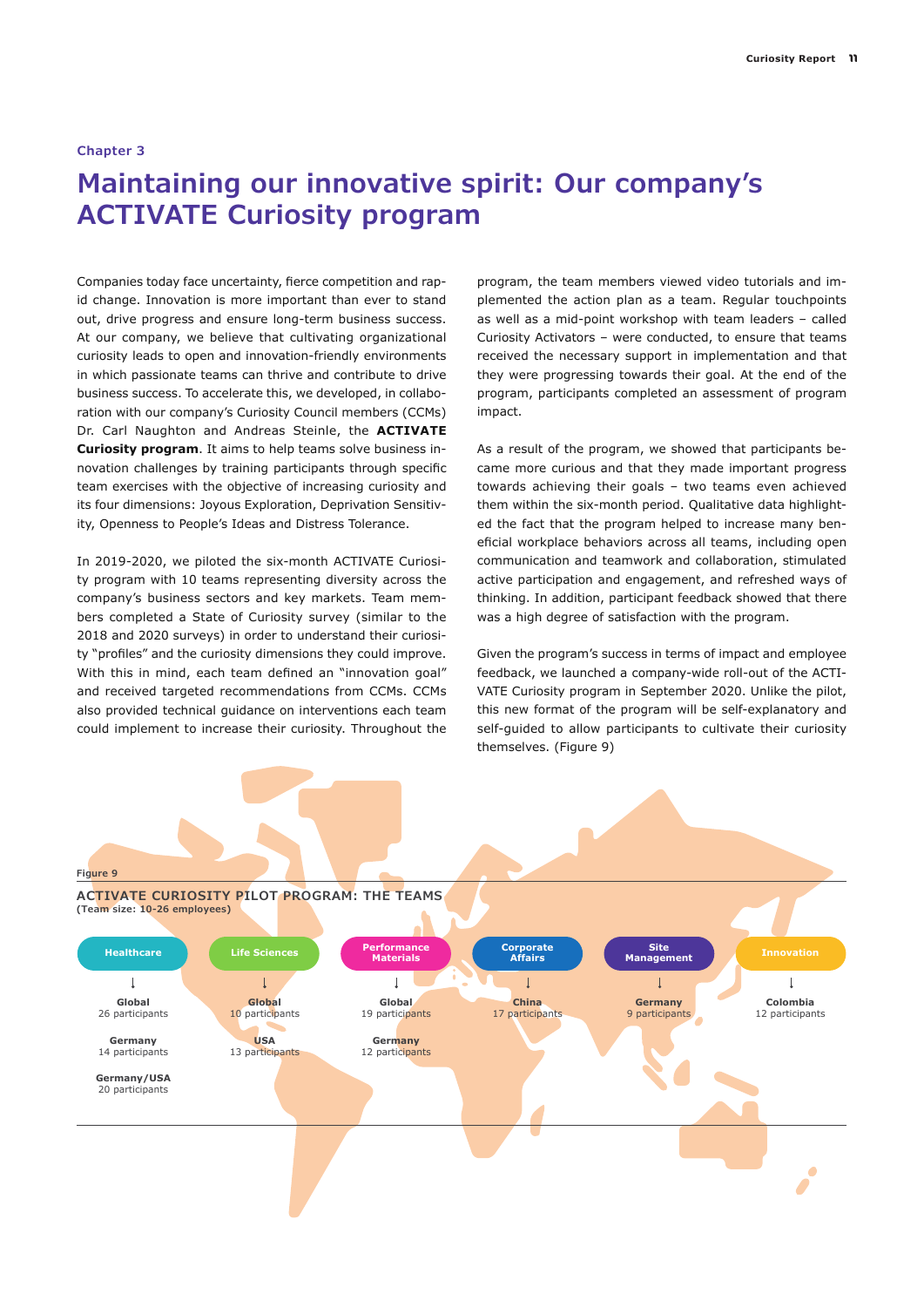#### **Participants' quotes:**

**"…gave us insight on how to approach questions and find answers."**

**"[The program] opens people's eyes to how to solve a problem by looking at solutions from different perspectives."** 

**"The program is good for stimulating people and trying to change the way they are thinking."**

> **"…gave us new ideas we hadn't thought about before."**

**"The program helped us to rethink the way we work together to come up with new ideas. It also helped to refresh our team goals, our objectives and our mission."**

Workplace curiosity can be taught, and it drives innovation. The evidence-based, easy to implement and high-impact ACTIVATE Curiosity program can help unlock teams' full potential to go the extra mile and to find innovative solutions that will differentiate teams, and in turn, Merck KGaA, Darmstadt, Germany as a vibrant science and technology company, today and tomorrow. A more curious team is better equipped to drive the discovery of tomorrow's innovations!

By investing in research, our increased understanding of curiosity has enabled the company to take important steps towards intentionally enhancing workplace curiosity – highlighting our ambition to lead and shape the future of work and innovation. We encourage all innovative companies to also explore their workplace curiosity and ways of enhancing it to accelerate innovation.

**"More than anything, organizations should invest not just in technologies, but in fostering a culture of innovation where people are open and free to experiment with new ideas and concepts, unlocking their full potential. With our HR team at Merck KGaA, Darmstadt, Germany, we have developed a comprehensive strategy to achieve this – we are attracting curious talents and increasing efforts to provide an innovation-friendly environment through specific programs and employee opportunities. This is why our talent and workforce are so unique and equipped with the expertise, experience and interest to spark innovation."** 

**Dietmar Eidens**, Chief HR Officer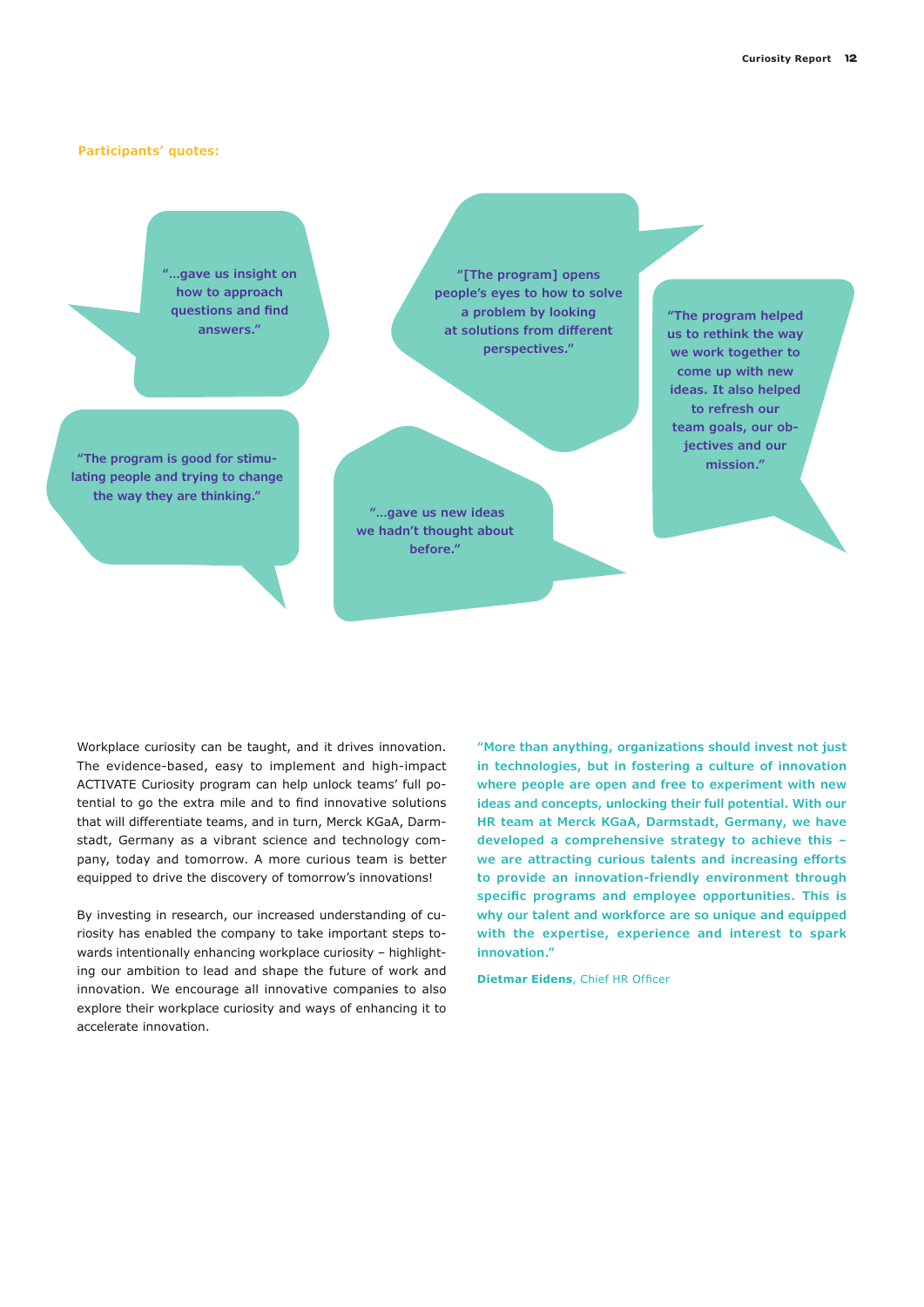## **Our path, your path**

**With a clear commitment to enhancing curiosity as a pathway to new opportunities, together, we can prepare to respond to current and future social needs and tackle global challenges.** 

The Covid-19 pandemic has highlighted the importance for companies like ours of becoming more agile, resilient and innovative in the way they develop solutions, while also prioritizing employees as a critical strategic pillar. People are the most important asset of our company. Although the pandemic has driven exponential changes in the way we operate, our ability to innovate as an organization has been and will always be deeply connected to the high caliber of our people. This is why both people and workplace culture are at the center of our business strategy for the future of work. To stay competitive, it is imperative that we attract, develop and retain the best talent – by creating a culture that demands and rewards high performance and continuously strives for excellence.

As innovation leaders, we believe in the need to reimagine workplace cultures and ways of working to address current and future needs of our evolving society. This shift will require courage, boldness and a spirit of experimentation. Now more than ever, companies need to stay deeply curious and embrace a continuous learning paradigm – moving from a "know it all" culture to a "learn it all" culture. I look forward to contributing to this important cultural shift at our company in order to continue innovating and bringing the best treatment and care options to our patients around the world.

As we continue our journey towards curiosity-fueled innovation, we are ready to lead for the future and become an example for the many curious and innovative companies across the world. Curiosity is a pre-requisite for innovation. Our goal is to make a decisive contribution to shaping the future. This means being pioneers, going beyond boundaries and unlocking the power of curiosity for greater success at our company!

**Belén Garijo**, Vice Chair of the Executive Board and Deputy ceo of Merck KGaA, Darmstadt, Germany, ceo Healthcare

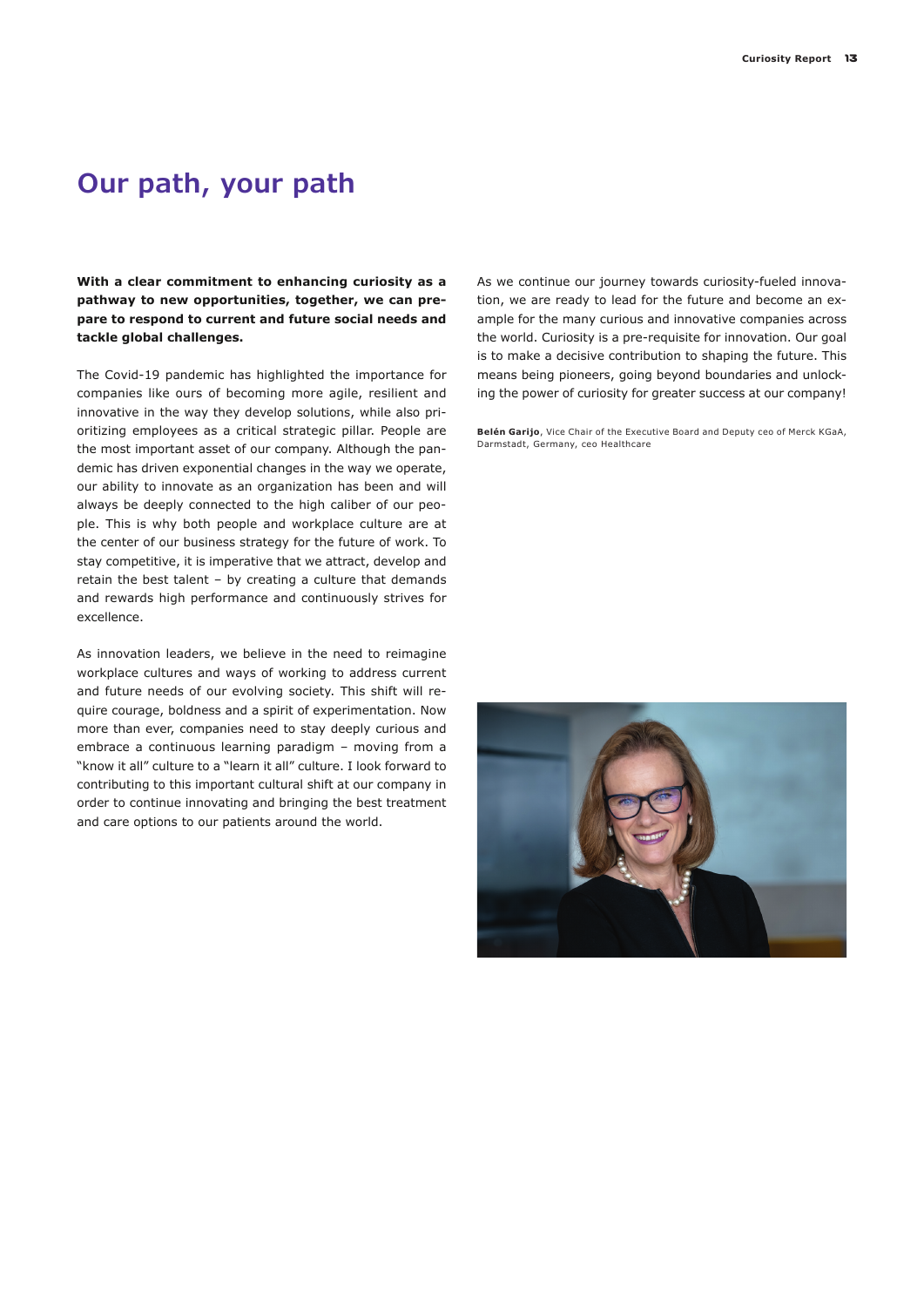## **Appendix**

#### **Methodology**

The 2020 Merck KGaA, Darmstadt, Germany State of Curiosity Report builds on research the company initiated in 2015 on the role of curiosity in workplaces and innovation.

The initial work in 2015 involved an online survey of 2,606 external individuals across the United States who shared opinions about the role of curiosity in the places where they worked. The study expanded in 2016 to include two additional online surveys, of 1,002 external participants in China and 1,000 in Germany. Data from the 2015 and 2016 studies were analyzed and published in the **[2016 State of Curiosity](https://www.emdgroup.com/company/us/curiosity-full-report-us.pdf) [Report](https://www.emdgroup.com/company/us/curiosity-full-report-us.pdf)**.

In 2018, we evolved the survey to refine curiosity-related questions in line with the four identified curiosity dimensions in collaboration with the members of the Merck KGaA, Darmstadt, Germany Curiosity Council, leading experts renowned for their pioneering work in the field of curiosity. The updated survey was reviewed and validated by curiosity and business experts in Germany, China, and the United States and then cross-validated in Germany and the United States. After validation, in 2018, the updated survey was launched in Germany, China and the United States. The updated survey engaged 3,004 external participants total, with 1,001 in China, 1,001 in the United States and 1,002 in Germany (all external to the company). The individuals were asked to answer questions on the role of curiosity in their workplaces, enhancers and barriers to curiosity, digitalization and innovation. The answers were collected and analyzed for the **[2018 State of](https://www.emdgroup.com/company/us/State-of-Curiosity-Report-2018-USA-CAN.pdf)  [Curiosity Report](https://www.emdgroup.com/company/us/State-of-Curiosity-Report-2018-USA-CAN.pdf)**.

In 2020, we assessed the company's curiosity by fielding the 2018 survey across three business sectors and 23 markets at Merck KGaA, Darmstadt, Germany. The survey engaged 9,217 employees in total. Answers were collected anonymously and analyzed in this report. Where possible, we compare 2020 data with non-company employee data collected in the **[2018 survey](https://www.emdgroup.com/company/us/State-of-Curiosity-Report-2018-USA-CAN.pdf)**.